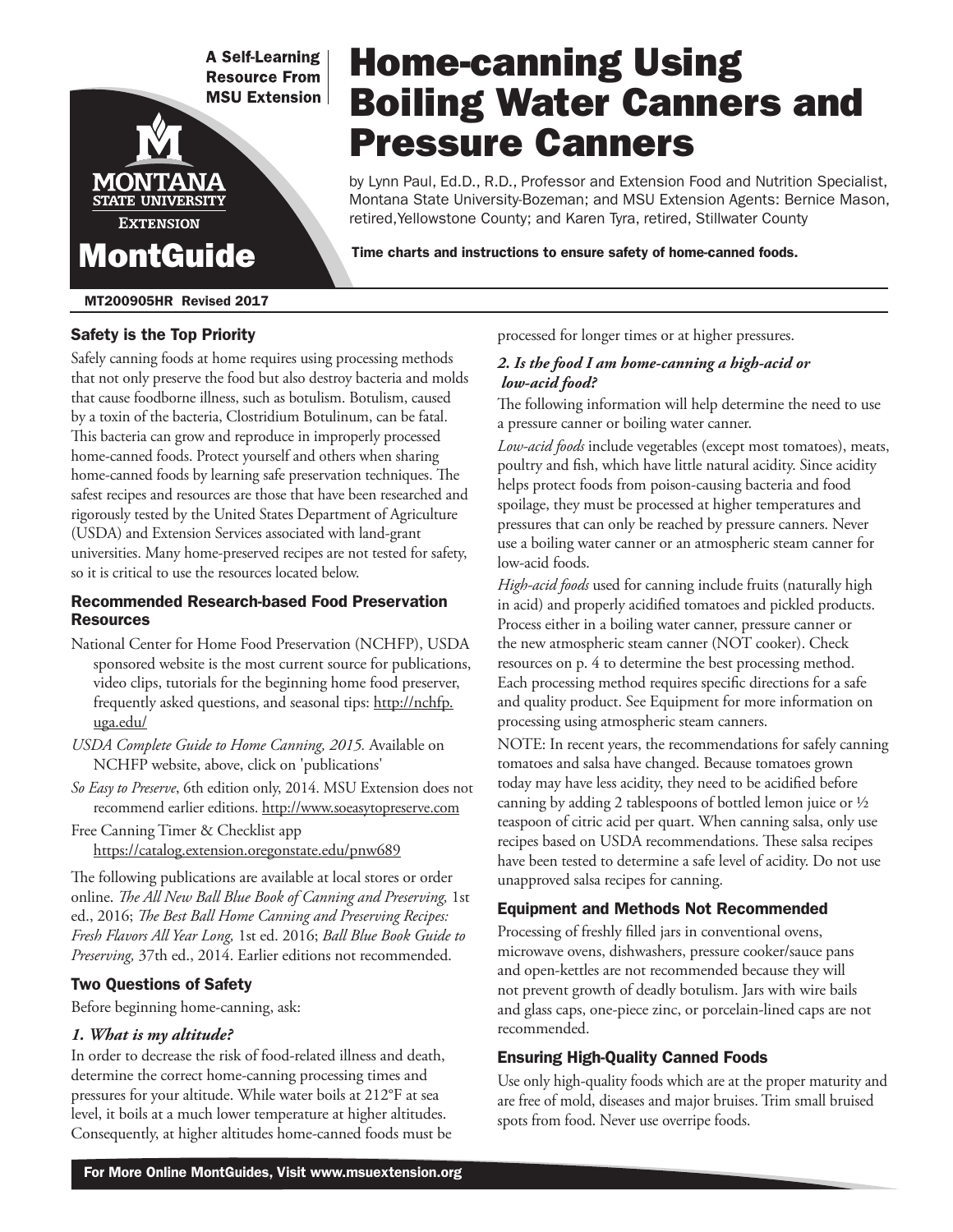# SAFE EQUIPMENT

**q** Jar lifters **q** Canning funnels **q** Non-metallic spatulas **q** Canning jars and lids

Boiling water canners are used for high-acid foods equipped with lid and bottom rack. Pot must be deep enough to hold the size of jar being processed with one inch of water covering the top of lid and an additional 2 inches of air space to prevent boil over.

Pressure canners are used for low- and high-acid foods. There are two types of pressure canners: dial gauge and weighted pressure gauge. Of the two pressure canners, a dial-gauge pressure canner allows more flexibility in pressure settings needed for altitude adjustments, therefore the quality of product may be higher than when using a weighted-gauge canner where pressure is not as precise. Dial gauge canners must be tested yearly to ensure accurate readings. Contact a local county Extension agent, hardware store, or the Presto Company for free gauge testing. Contact Presto at 1-800-877-0441 or https://www.gopresto.com/ for instructions.

# PREPARING AND PACKING

**Preparing:** Preparation procedures vary. Follow recipe directions.

Style of pack: Many fresh foods contain 10-30 percent air. Hot packed foods will remove more air from the foods, prevent floating of food, and yield a higher quantity than raw packing.

 *Raw Pack:* Foods are not cooked or heated in any way prior to packing. In a raw pack, raw food is placed directly in the jars. Then hot, boiling liquid is poured over the contents. Pack firmly, but do not crush. Free the bubbles or trapped air between the pieces of food. *Hot pack:* Heating the food to boiling or cooking the food for a specified amount of time and then packing the hot food into the jar and adding boiling liquid to cover the food. Since shrinkage will already have occurred, the food should be packed loosely.

Jar size: Follow directions for packing in either 1/2 pint, pint or quart jars.

Head space: Follow recipe directions.

Lids: Follow manufacturer's directions for lids.

# PROCESSING

Follow manufacturer's directions for pressure canners, except ALWAYS vent your pressure canner even if manufacturer does not recommend or include directions. Important: if processing is interrupted, start again using the same method, timing and pressure as in the original directions.

- $\Box$  Determine pressure and times for altitude. See Tables 1, 2 and 3.
- $\Box$  Fasten the canner lid securely. Leave the weight off the vent pipe. To vent your canner, turn the heat setting to its highest position. Heat until the water boils and steam flows freely in a funnel-shape from the open vent pipe. While maintaining the high heat setting, continue to vent for a full 10 minutes. Place gauge on vent pipe. The canner should pressurize within 5 minutes. After gauge reaches recommended pressure, adjust heat to maintain the pressure for the entire processing period. Set the timer for the length stated in the recipe. Frequently check to make sure the correct pressure is maintained.

#### Use a boiling water canner for high-acid foods only (fruits, properly acidified tomatoes, properly acidified pickled products)

- $\Box$  Determine processing times for altitude. See Tables 1, 2 and 3.
- **Q** Place jars on a  $\frac{1}{2}$  inch bottom rack.
- □ Start processing time as soon as water returns to boil and be sure jars are covered with at least one inch of boiling water.

# COOLING AND SEALING

Cooling pressure canner: Remove pressure canner from stove, cool at room temperature until pressure returns to zero. Do not force cool the canner by opening vent, removing weight, or running under cold water. After canner is completely depressurized, remove the weight or open the vent. Wait 10 minutes, then unfasten the pressure canner lid and remove carefully.

Cooling boiling water canner: Turn off heat after required processing time. Remove lid and wait 5 minutes before removing jars.

Removing jars from canner: Place jars on rack or towel so air can circulate. Never tip a jar to remove water from lid. Do not cover with towels or expose to drafts. Do not touch or tighten lids. Jars will cool within 12 hours. NOTE: If lids do not seal, jars should be reprocessed with new lids using the original processing method and time within 24 hours. If not reprocessed, refrigerate or freeze food quickly and use these foods first.

# STORING

After jars are sealed and cool, remove rings. Wash and label jars. Store in cool, dry, dark place. Best quality if used within one year. If seals fail while in storage, food should be discarded. Do not taste.

# CONSUMING

- If you are uncertain about the safety of home-canned foods, follow the advice "When in doubt, throw it out."
- □ Botulism and other deadly foodborne illness causes are not detected in food by sight, smell and taste. Foods may show no sign of spoilage! If a canned food looks spoiled, foams or even has an "off" odor, dispose of it.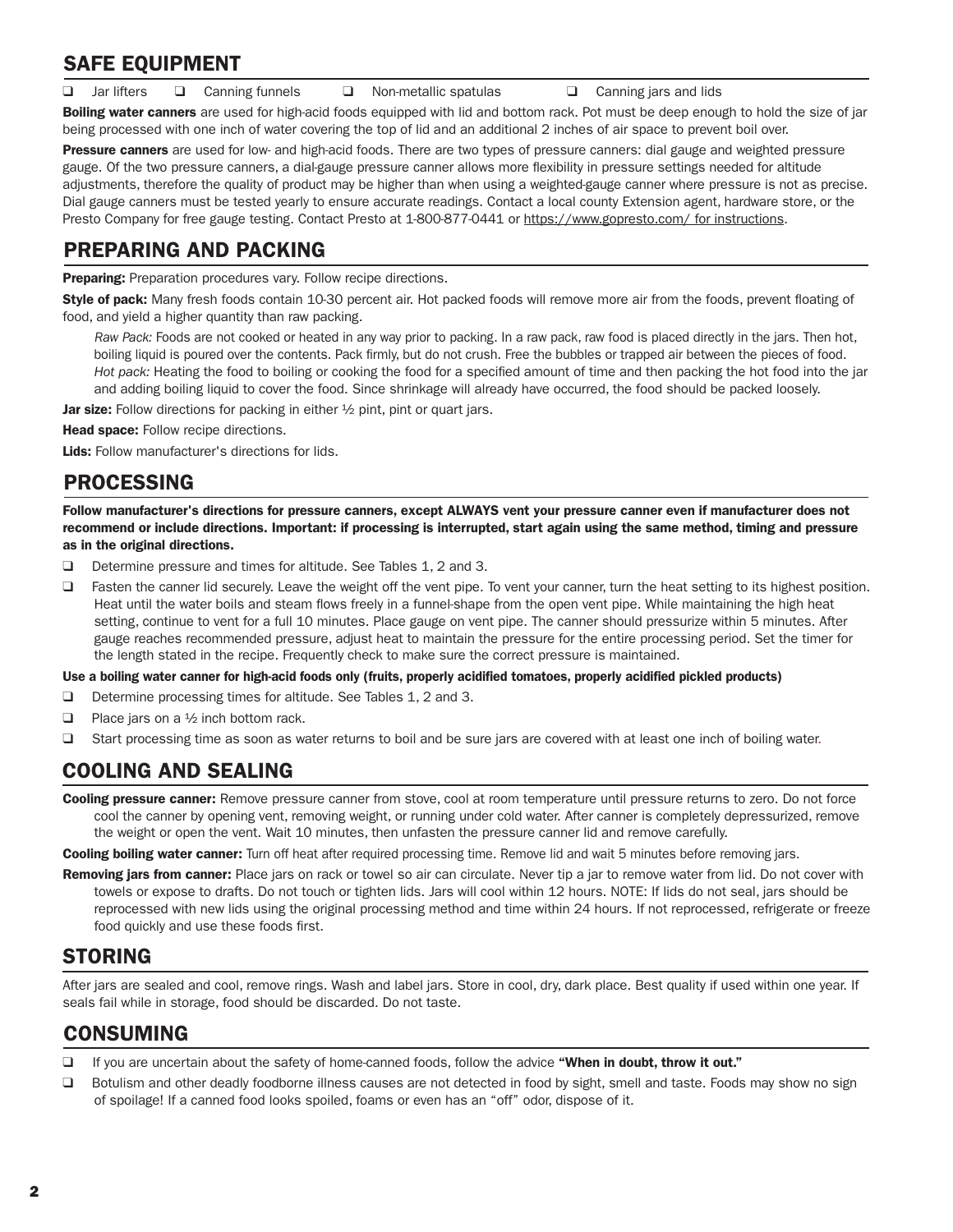#### TABLE 1. Dial guage and weighted gauge pressure canner processing times for select low-acid vegetables, meats and poultry.

IMPORTANT: For processing pressures refer to step 4 in the chart to the right.

| <b>Vegetables</b><br>See MT200906HR for processing times for fruits, tomatoes and mixtures                                             | <b>Pint</b> | Quart  |
|----------------------------------------------------------------------------------------------------------------------------------------|-------------|--------|
| Asparagus, spears or pieces, raw or hot pack                                                                                           | 30          | 40     |
| Beans or peas, shelled, dried, hot pack only                                                                                           | 75          | 90     |
| Beans, baked (see Beans, dry)                                                                                                          |             |        |
| Beans, dry, with tomato or molasses sauce, hot pack only                                                                               | 75          | 90     |
| Beans, fresh lima - shelled, raw or hot pack                                                                                           | 40          | 50     |
| Beans, snap and Italian – pieces, raw or hot pack                                                                                      | 20          | 25     |
| Beets, whole, cubed, or sliced, hot pack only                                                                                          | 30          | 35     |
| Carrots, sliced or diced, raw or hot pack                                                                                              | 25          | 30     |
| Corn, cream style, hot pack only                                                                                                       | 85          | $NA*$  |
| Corn, whole kernel, raw or hot pack                                                                                                    | 55          | 85     |
| Mixed vegetables, hot pack only                                                                                                        | 75          | 90     |
| Mushrooms, whole or sliced, hot pack ( <sup>1</sup> / <sub>2</sub> pint same as pint)<br>NOTE: Wild mushrooms cannot be canned safely. | 45          | $NA*$  |
| Peas, green or english, shelled, raw or hot pack                                                                                       | 40          | 40     |
| Peppers, hot pack only $(1/2)$ pint same as pint)                                                                                      | 35          | $NA*$  |
| Potatoes, sweet, pieces or whole, hot pack only                                                                                        | 65          | 90     |
| Potatoes, white, cubed or whole, hot pack only                                                                                         | 35          | 40     |
| Pumpkin and winter squash, cubed, hot pack only                                                                                        | 55          | 90     |
| Spinach and other greens, hot pack only                                                                                                | 70          | 90     |
| Squash, winter, cubed (see Pumpkin)                                                                                                    |             |        |
| <b>Meats and Poultry</b><br>See MT200903HR for more information on canning meat, poultry and fish.                                     | <b>Pint</b> | Quart  |
| Chicken or rabbit, cut up, without bones, raw or hot pack                                                                              | 75          | 90     |
| Chicken or rabbit, cut up, with bones, raw or hot pack                                                                                 | 65          | 75     |
| Ground or chopped meat, hot pack only                                                                                                  | 75          | 90     |
| Strips, cubes or chunks of meat, raw or hot pack                                                                                       | 75          | 90     |
| Meat stock (broth), hot pack only                                                                                                      | 20          | 25     |
| Fish, raw pack only                                                                                                                    | 100         | $NA**$ |
| Smoked fish                                                                                                                            | $110***$    | $NA*$  |

Processing times in this table are only for foods prepared according to the recommendations found in the Recommended Resources listed on page 1.

# Steps for processing in pressure canners

- 1. Follow directions for hot pack or raw pack.
- 2. Follow directions for head space. (NOTE: Head space is 1 inch for vegetables and all meats except chicken and rabbit, which is 1½ inches.)
- 3. Determine processing time.
- 4. Determine pressure based on altitude for either dial or weighted-gauge pressure canner.
	- a. Dial Gauge Canner:

| Altitude       | Pressure            |
|----------------|---------------------|
| 0000-2000 feet | 11 $\mathsf{Ins}$ . |
| 2001-4000 feet | $12$ lbs.           |
| 4001-6000 feet | $13$ lbs.           |
| 6001-8000 feet | $14$ lbs.           |

 For example, use 13 lbs. of pressure (PSI) when processing in Red Lodge at an altitude of 5562 feet.

b. Weighted-gauge canner: Use 15 pounds. (Note: 15 pounds required for all altitudes above 1,000 feet.)

### TABLE 2. Altitudes\* of County Seats in Montana

| <b>County Seat</b> | <b>Altitude</b> | <b>County Seat</b> | <b>Altitude</b>    | <b>County Seat</b> | <b>Altitude</b> | <b>County Seat</b> | <b>Altitude</b> |
|--------------------|-----------------|--------------------|--------------------|--------------------|-----------------|--------------------|-----------------|
| Anaconda           | 5239            | <b>Cut Bank</b>    | 3793               | Hysham             | 2618            | Ryegate            | 3775            |
| Baker              | 2968            | Deer Lodge         | 4609               | Jordan             | 2640            | Scobey             | 2461            |
| <b>Big Timber</b>  | 4199            | <b>Dillon</b>      | 5118               | Kalispell          | 2984            | Shelby             | 3300            |
| <b>Billings</b>    | 3153            | Ekalaka            | 3494               | Lewistown          | 3936            | Sidney             | 1967            |
| <b>Boulder</b>     | 4938            | Forsyth            | 2510               | Libby<br>2198      |                 | Stanford           | 4288            |
| Bozeman            | 4806            | Fort Benton        | 2698               | Livingston         | 4557            | Superior           | 2813            |
| <b>Broadus</b>     | 3091            | Glasgow            | 2088               | Malta              | 2275            | <b>Terry</b>       | 2228            |
| <b>Butte</b>       | 5539            | Glendive           | 2053               | Miles City         | 2362            | Thompson Falls     | 2519            |
| Chester            | 3162            | <b>Great Falls</b> | 3398               | <b>Missoula</b>    | 3232            | Townsend           | 3869            |
| Chinook            | 2411            | Hamilton           | 3625               | Phillipsburg       | 5357            | Virginia City      | 5804            |
| Choteau            | 3799            | Hardin             | 2903<br>Plentywood |                    | 2068            | W. Sulphur Sp.     | 5091            |
| Circle             | 2500            | Harlowton          | 4185               | Polson             | 2930            | Wibaux             | 2650            |
| Columbus           | 3599            | Havre              | 2493               | Red Lodge          | 5562            | Winnett            | 2975            |
| Conrad             | 3523            | Helena             | 4068               | Roundup            | 3198            | <b>Wolf Point</b>  | 2043            |

\*accessed March 2017 http://geoinfo.msl.mt.gov/geography/geography\_facts/elevation\_of\_montana\_cities